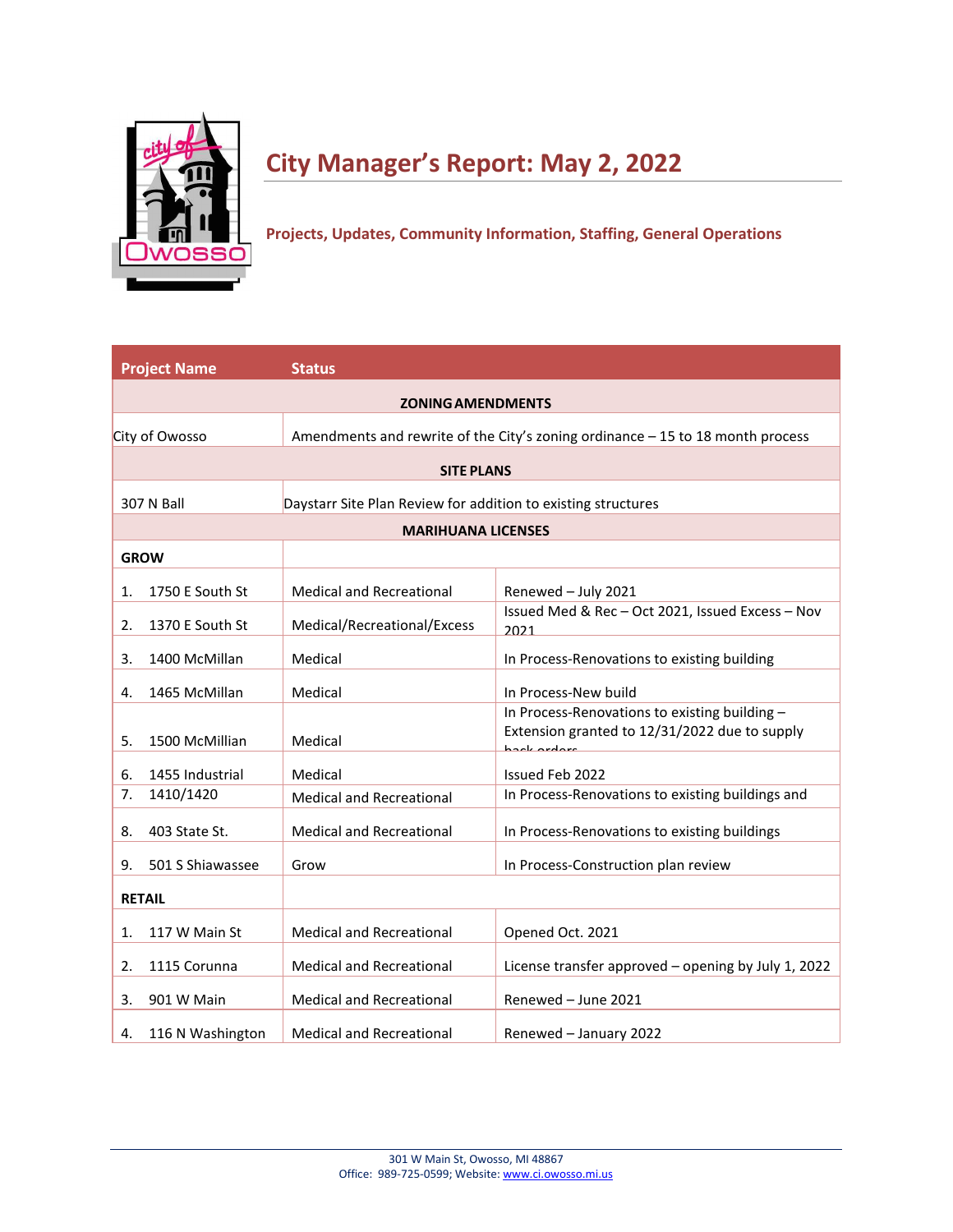## **GRANTS UPDATE**

|                                                            | <b>Grants</b> |                  |                                                                                                                                                                                                                                                                                                                                                                                                                                                                 |  |  |
|------------------------------------------------------------|---------------|------------------|-----------------------------------------------------------------------------------------------------------------------------------------------------------------------------------------------------------------------------------------------------------------------------------------------------------------------------------------------------------------------------------------------------------------------------------------------------------------|--|--|
| Grant                                                      | <b>Amount</b> | <b>Status</b>    | <b>Description</b>                                                                                                                                                                                                                                                                                                                                                                                                                                              |  |  |
| Railroad Grade Repair<br>Grant                             | \$181,653     | Awarded          | This grant is from MDOT and will fund the replacement of<br>the railroad crossing at S. Cedar Street.                                                                                                                                                                                                                                                                                                                                                           |  |  |
| ARP Grant-<br>Medicare/Medicaid/CHIP                       | \$80,708      | Award<br>Updated | The Department of Health and Human Services (HHS),<br>through the Health Resources and Services Administration<br>(HRSA), is making payments to providers based on the<br>amount and type of Medicare, Medicaid, and Children's<br>Health Insurance Program (CHIP) services provided to rural<br>beneficiaries from January 1, 2019 through September 30,<br>2020. Initial award was \$56,200. An additional \$24,530 was<br>awarded in Dec 2021.               |  |  |
| <b>ARPA Funding</b>                                        | \$1,510,000   | Awarded          | 1st payment received. Last payment will be received in 2022.<br>Public online survey completed. Waiting on Council<br>members to submit project application scoring to staff.<br>\$750,000 has been allocated to water infrastructure.                                                                                                                                                                                                                          |  |  |
| <b>MSHDA NEP Grant</b>                                     | \$41,250      | Cancelled        | Used to assist low-income home owners with eligible<br>exterior home improvements up to \$7,500. Eligible<br>applicants have been notified of awards and contractors<br>have been hired. Projects and grant cancelled due to supply<br>chain delays and contractor unable to wait any longer.                                                                                                                                                                   |  |  |
| <b>DNR Grant for Holman</b><br>Pool Building               | \$150,000     | Cancelled        | Bids came back more than twice what was budgeted for the<br>project due to increases in labor and material costs. The<br>building will be used for storage.                                                                                                                                                                                                                                                                                                     |  |  |
| <b>EGLE DWAM Grant</b>                                     | \$460,000     | Awarded          | Work scope includes investigating 364 water service lines<br>through the city, updating distribution system material<br>inventory, and updating the water asset management plan.<br>Project is under design phase by OHM Advisors. Water<br>service line material verification at the meter inside the<br>building will occur in 2022. Potholing at curb stops by<br>contractor to follow. The project will be funded by a grant<br>from the State of Michigan. |  |  |
| <b>EGLE Service Line</b><br><b>Replacement Funding</b>     | \$3,000,000   | Awarded          | Owosso's application was scored the highest this round.<br>Project plan submitted July 1, 2021. This is 100% forgiven<br>loan (Booker Funding) through the state's revolving loan<br>fund program. Dollars will be used to replace water service<br>lines subject to LCR requirements.                                                                                                                                                                          |  |  |
| <b>EGLE Service Line</b><br><b>Replacement Funding (2)</b> | \$1,345,000   | Awarded          | This partial loan forgiveness funding is tied to the application<br>above. This project involves more LSR replacements coupled<br>with the replacement of the Center St water main and<br>rehabilitation of the water system elevated towers. This<br>opportunity is 30% Booker forgivable. Remainder of this<br>project will need ARPA funding to complete.                                                                                                    |  |  |
| <b>FEMA SCBA Grant</b>                                     | \$250,000     | Denied           | This grant replaces the OFD's breathing apparatuses. This is<br>the second year we have been denied.                                                                                                                                                                                                                                                                                                                                                            |  |  |
| <b>FEMA Radio Grant</b>                                    | \$1,200,000   | Denied           | This grant was in conjunction with other municipalities to<br>replace OFD's radio units.                                                                                                                                                                                                                                                                                                                                                                        |  |  |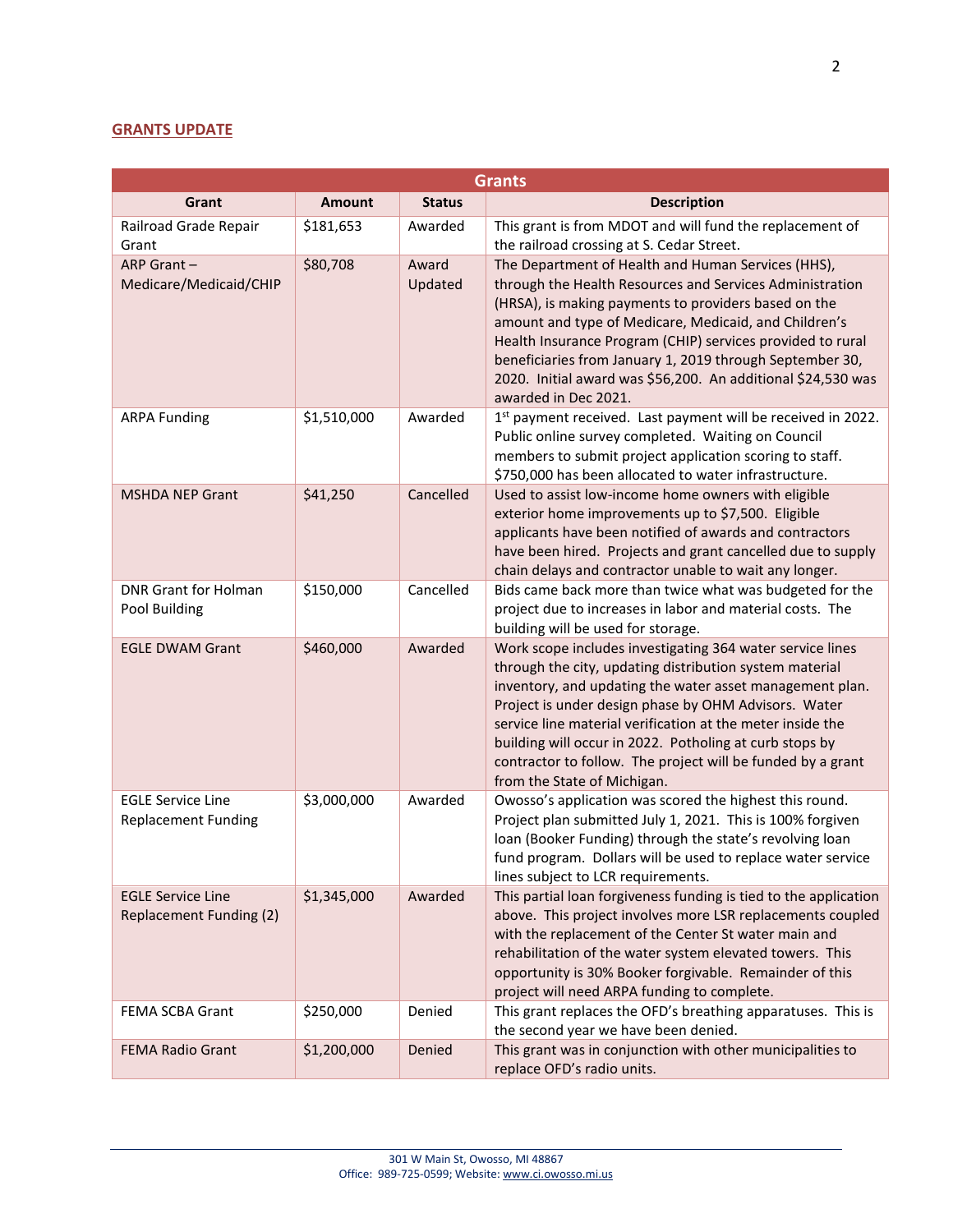| <b>Federal COPS Grant</b>                                     | \$582,875<br>over 3 years | Denied    | This grant funds up to 3 new police officer positions for 3<br>years. If awarded, the city would be required to continue<br>funding these positions for an additional year.                                                                                                                                                                            |
|---------------------------------------------------------------|---------------------------|-----------|--------------------------------------------------------------------------------------------------------------------------------------------------------------------------------------------------------------------------------------------------------------------------------------------------------------------------------------------------------|
| Saginaw WIN Grant                                             | \$10,500                  | Awarded   | To help fund the Middle School area kayak launch.                                                                                                                                                                                                                                                                                                      |
| <b>USDA Police Cruiser Grant</b>                              | \$17,500                  | Awarded   | To pay 55% of the cost of a replacement police cruiser.                                                                                                                                                                                                                                                                                                |
| Safe Routes to School                                         | \$600,000                 | Applied   | To improve certain areas of sidewalk around the city and<br>add sidewalk where needed to improve school safety.<br>Partnership with OPSD for application submittal.                                                                                                                                                                                    |
| <b>Consumers LED Rebate</b>                                   | \$5,460                   | Completed | Replace light fixtures in City Hall with more efficient LED<br>lights                                                                                                                                                                                                                                                                                  |
| <b>Small Urban Grant</b>                                      | \$1,600,000               | Denied    | Reconstruct Chipman St from Beehler to M-21.                                                                                                                                                                                                                                                                                                           |
| <b>MEDC WRI Grant</b>                                         | \$1,600,000               | Denied    | Replace water main, streets, and LSLs on Center, Clyde,<br>Huron, Lynn, and Milwaukee Streets. 25% match required.                                                                                                                                                                                                                                     |
| <b>MCACA Grant</b>                                            | \$82,500                  | Denied    | Replace library AC, Library steam pipes, Gould House heat<br>and AC, and Castle boiler. Required \$82,500 match. Will<br>know in September, 2021 if we are awarded.                                                                                                                                                                                    |
| <b>Small Urban Grant</b>                                      | \$375,000                 | Awarded   | Reconstruct Gould St from Oliver to Moore.                                                                                                                                                                                                                                                                                                             |
| T-Mobile Hometown<br>Grant                                    | \$45,300                  | Denied    | Possibly help fund the Middle School Kayak Launch project<br>so no millage money would be needed to complete the<br>project. This would add to the Saginaw WIN Grant already<br>awarded.                                                                                                                                                               |
| <b>Wellhead Protection</b><br>Grant                           | \$52,000                  | Denied    | Fund wellhead educational activities, groundwater audit,<br>wellhead protection software, and update the city's<br>wellhead plan.                                                                                                                                                                                                                      |
| \$4.8 Billion Infrastructure<br>Bill - State of Michigan      | N/A                       | N/A       | \$4.8 billion has been allocated for various infrastructure<br>projects around the state. Some of this will be going<br>towards water infrastructure projects either through the<br>state SRF process or competitive grants. It is unclear what<br>the application process for Owosso will be at this point.                                           |
| \$1.15 Billion Pension<br>Funding Bill - State of<br>Michigan | N/A                       | N/A       | \$1.15 billion has been proposed by the House of<br>Representatives in Lansing to help fund pension shortfalls<br>for Michigan communities with unfunded liability. \$250<br>million will go to communities like Owosso with a pension<br>funding level of 60% or greater. This bill has not passed the<br>Senate. We are monitoring this legislation. |

#### **OPERATIONS AND COMMUNITY RELATIONS**

- **Zoning Code Rewrite –** The city will be scheduling a meeting with the DDA, Planning Commission, and City Council to discuss the first draft of the zoning code rewrite when it is completed. Stay tuned for the date.
- **County COVID Updates: <http://health.shiawassee.net/Emergency-Preparedness/COVID-19-Stats.aspx>**
- **State COVID Updates: [https://www.michigan.gov/coronavirus/0,9753,7-406-98163\\_98173---,00.html](https://www.michigan.gov/coronavirus/0,9753,7-406-98163_98173---,00.html)**

## **STAFFING UPDATES**

- New Hires/Promotions:
- Open Positions: Accounts payable clerk, Accountant (currently contractual)
- Retirement Announcements: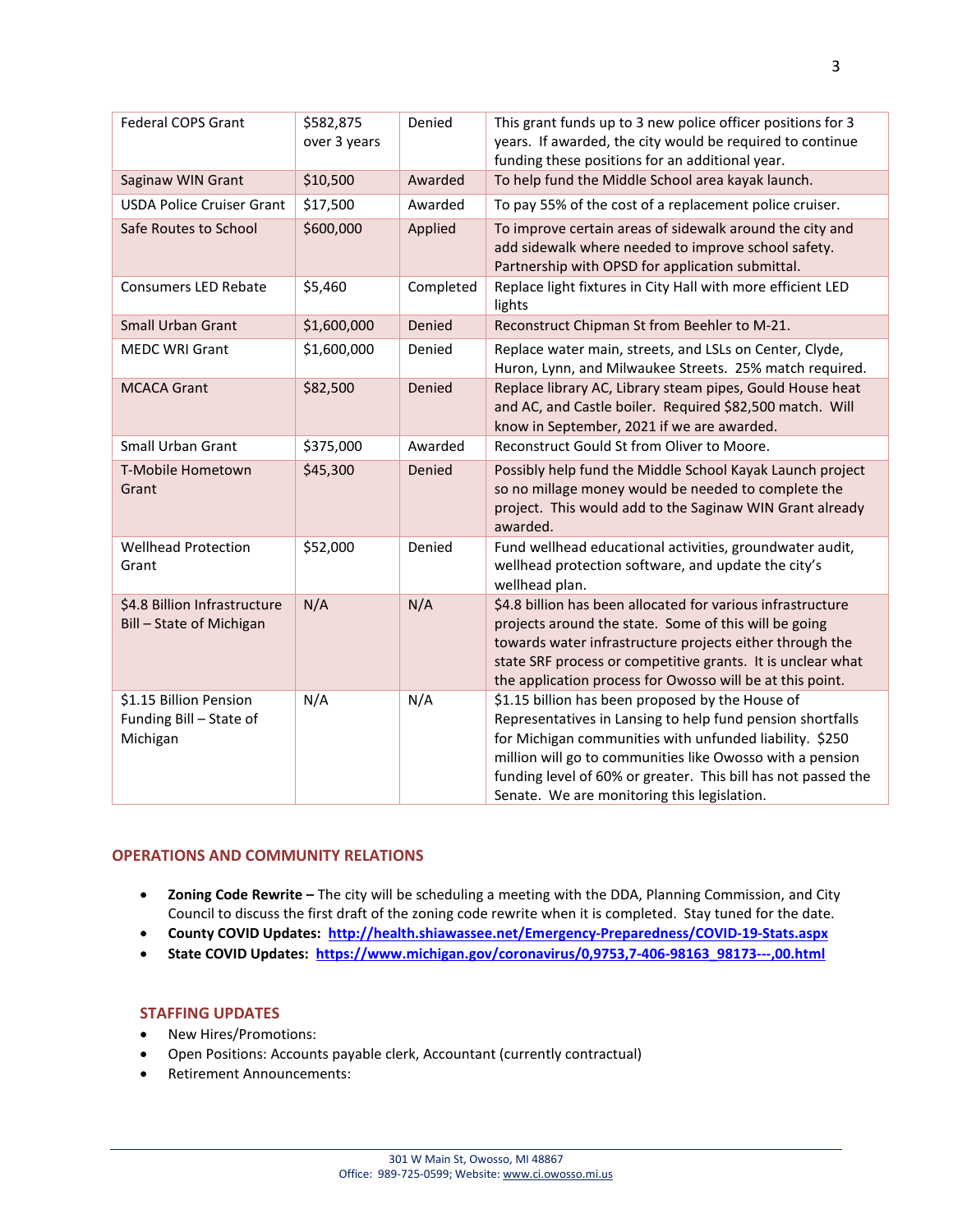## **CITY PROJECTS**

| <b>STREETS AND SIDEWALKS</b>            |                                        |                                                                                                                                                                                                                                                                                                                                                                                                                    |                        |  |
|-----------------------------------------|----------------------------------------|--------------------------------------------------------------------------------------------------------------------------------------------------------------------------------------------------------------------------------------------------------------------------------------------------------------------------------------------------------------------------------------------------------------------|------------------------|--|
| <b>2022 Chip</b><br><b>Seal Project</b> | Osburn Lakes Neighborhood              | Prep street and apply coat of chip seal. Starting<br>in July                                                                                                                                                                                                                                                                                                                                                       | Summer 2022            |  |
|                                         | Moore- Gould to Jackson                | Prep street and apply coat of chip seal. Starting<br>in July                                                                                                                                                                                                                                                                                                                                                       | Summer 2022            |  |
|                                         | North - Gould to Mallard Circle        | Prep street and apply coat of chip seal. Starting<br>in July                                                                                                                                                                                                                                                                                                                                                       | Summer 2022            |  |
| 2022 Street<br>Patch<br>Program         |                                        | Work scope includes patches on various streets<br>within the city of Owosso needed for water<br>main breaks, sewer repairs, etc. Smith Sand &<br>Gravel will perform the work in the final year of<br>their two year contract. Project is scheduled to<br>start after July 1, 2022.                                                                                                                                | Summer 2022            |  |
| 2022<br><b>Sidewalk</b><br>Program      |                                        | Work area includes the streets bounded by N<br>Oak, E Oliver, N Gould, and E Main St along<br>with outside area repairs. Contract has been<br>awarded to Lopez Concrete Construction.<br>Project is scheduled to start after July 1, 2022.                                                                                                                                                                         | Summer to Fall<br>2022 |  |
| 2021 Street<br>Projects                 | Gould St (Oliver to Moore)             | N Gould Street from Oliver to Moore: Work<br>scope includes pavement rehabilitation with<br>select curb and gutter repair, ADA sidewalk<br>ramps, select sidewalk repair, complete storm<br>sewer replacement, and permanent pavement<br>markings and signing. No water main to be<br>installed. Project is complete. Final close out<br>procedures are underway.                                                  | Complete               |  |
|                                         | Maple Avenue: Corunna to N<br>end      | Scope of work includes street reconstruction<br>along Maple Avenue from Corunna to north<br>end. Contract has been awarded to Malley<br>Construction. Construction began on April 18,<br>2022. Existing pavement and concrete has<br>been removed and new aggregate base has<br>been placed. Concrete is scheduled for last<br>week of April / first week of May. Final grading<br>and asphalt paving will follow. | Early Summer,<br>2022  |  |
|                                         | North Street: Hickory to M 52          | Work scope includes pavement rehabilitation<br>with select curb and gutter replacement, ADA<br>sidewalk ramps, select sidewalk repair, select<br>storm sewer replacement, and permanent<br>pavement markings and signing; water main<br>replacement and water service line<br>replacements. Project is a MDOT Small Urban<br>Program project. Design work in progress by<br>city staff.                            | 2023                   |  |
|                                         | Lee Street: Clark to Ada<br>(petition) | Work scope includes pavement rehabilitation<br>with select curb and gutter replacement, ADA<br>sidewalk ramps, sidewalk replacement, and                                                                                                                                                                                                                                                                           | 2023                   |  |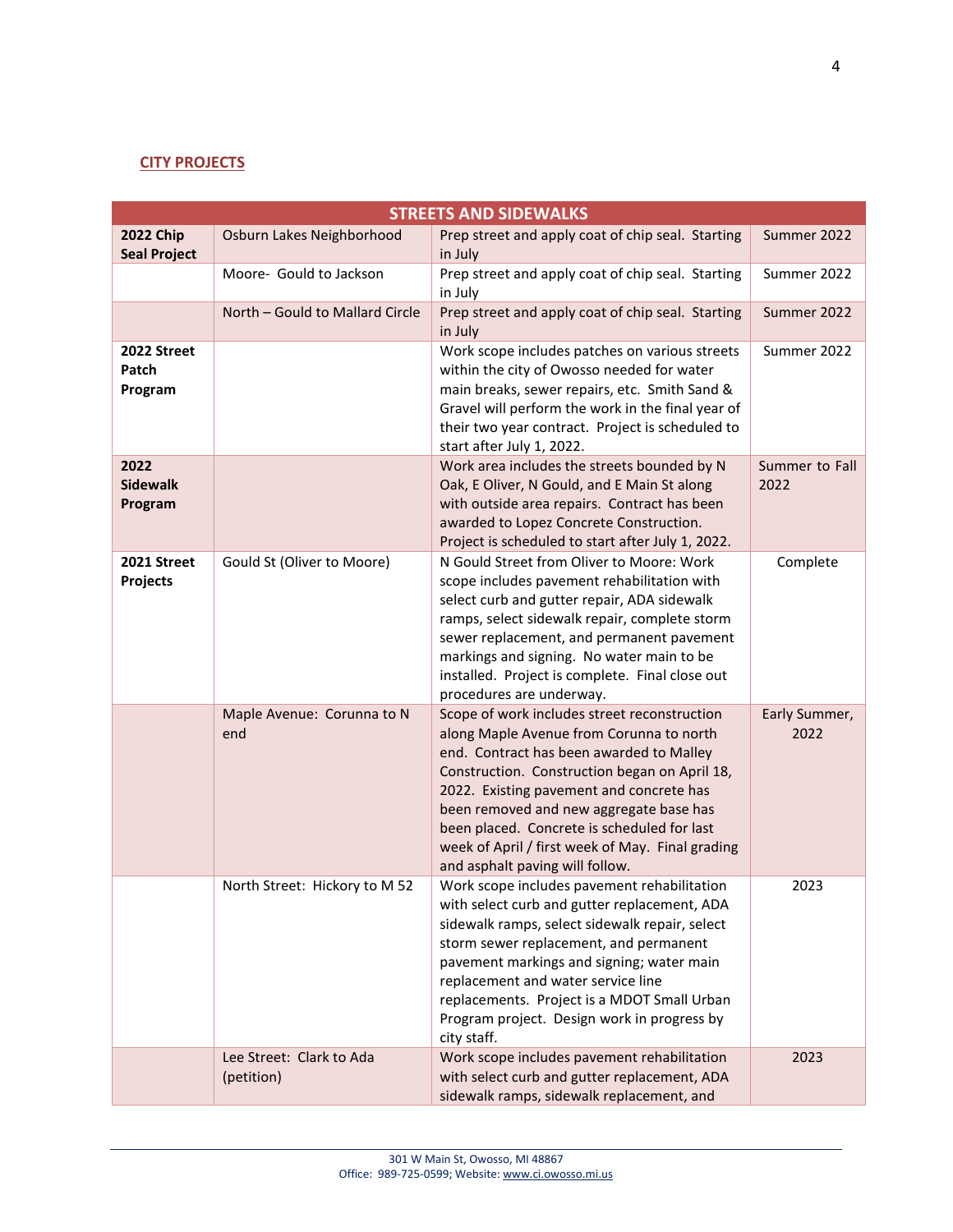|                 |                                             | select storm sewer replacement; water main<br>replacement and water service line<br>replacements. Project was initiated by citizen<br>petition. Design work in progress by city staff. |                                 |
|-----------------|---------------------------------------------|----------------------------------------------------------------------------------------------------------------------------------------------------------------------------------------|---------------------------------|
|                 | Jerome: Hickory to Oakwood                  | Work scope includes crush and shape with<br>asphalt pavement construction along with<br>minor drainage upgrades. Project is on hold<br>until funding is available.                     | Design phase.                   |
| <b>Downtown</b> | Replace overhead street lights<br>and poles | Select replacement of street lights with new<br>chairman lights and LED bulbs. In partnership<br>with DDA.                                                                             | Efforts to begin<br>in FY 22-23 |
|                 | Sidewalk repair                             | Coordinate with water utility to replace lead<br>service lines before repairing select areas of<br>downtown sidewalk                                                                   | Design phase.                   |

| <b>UTILITIES (Water and Sewer)</b>                    |                                 |                                                                                                                                                                                                                                                                                                                                                                                                                         |                  |
|-------------------------------------------------------|---------------------------------|-------------------------------------------------------------------------------------------------------------------------------------------------------------------------------------------------------------------------------------------------------------------------------------------------------------------------------------------------------------------------------------------------------------------------|------------------|
| Project                                               | <b>Project Name/Description</b> | <b>Status</b>                                                                                                                                                                                                                                                                                                                                                                                                           | <b>Completed</b> |
| <b>Lead Action Level</b><br><b>Exceedance</b>         | Filter giveaway event           | Conducted 2 filter giveaway events in<br>partnership with local and state health<br>department. Remaining filters to be<br>handed out at city hall for those who<br>qualify. Email safewater@ci.owosso.mi.us<br>or call 989-725-0545 to schedule an<br>appointment to receive a filter curbside<br>due to COVID lockdown.                                                                                               | Complete         |
|                                                       | <b>Filter Distribution</b>      | Distribute filters at city hall for those who<br>qualify. See above for COVID lockdown<br>procedures for filter giveaway.                                                                                                                                                                                                                                                                                               | Ongoing          |
|                                                       | <b>Public Education Mailer</b>  | Mail Public Education piece to every water<br>account in the system.                                                                                                                                                                                                                                                                                                                                                    | Complete         |
|                                                       | 6 month lead/copper re-test     | State mandated retesting for lead/copper<br>levels 6 months after initial exceedance.<br>Preliminary results show we are now<br>below the action level. $1st$ 6 month test<br>results are below the state's lead action<br>level                                                                                                                                                                                        | December 2021    |
| Lead/Galvanized<br><b>Service Line</b><br>Replacement | 2022-2024                       | Work scope includes noncompliant water<br>service lines replacements at 600 locations<br>within the City of Owosso over a 3 year<br>time period. Contract tentatively awarded<br>to Green Tech Systems. The project is<br>scheduled to begin on/around May 9,<br>2022. Preconstruction meeting scheduled<br>for May 6, 2022. The project will be<br>funded by a DWRF loan from the State of<br>Michigan and ARPA funds. | Ongoing          |
| <b>Water Billing</b><br><b>Customer Portal</b>        | <b>ACLARA ACE Portal</b>        | Allows customer online access to monitor<br>their water usage.                                                                                                                                                                                                                                                                                                                                                          | Complete         |
| <b>Water Treatment</b><br>Plant                       | <b>SCADA System</b>             | Kick-off meeting with Tetra tech was<br>10.30.20                                                                                                                                                                                                                                                                                                                                                                        | On Hold          |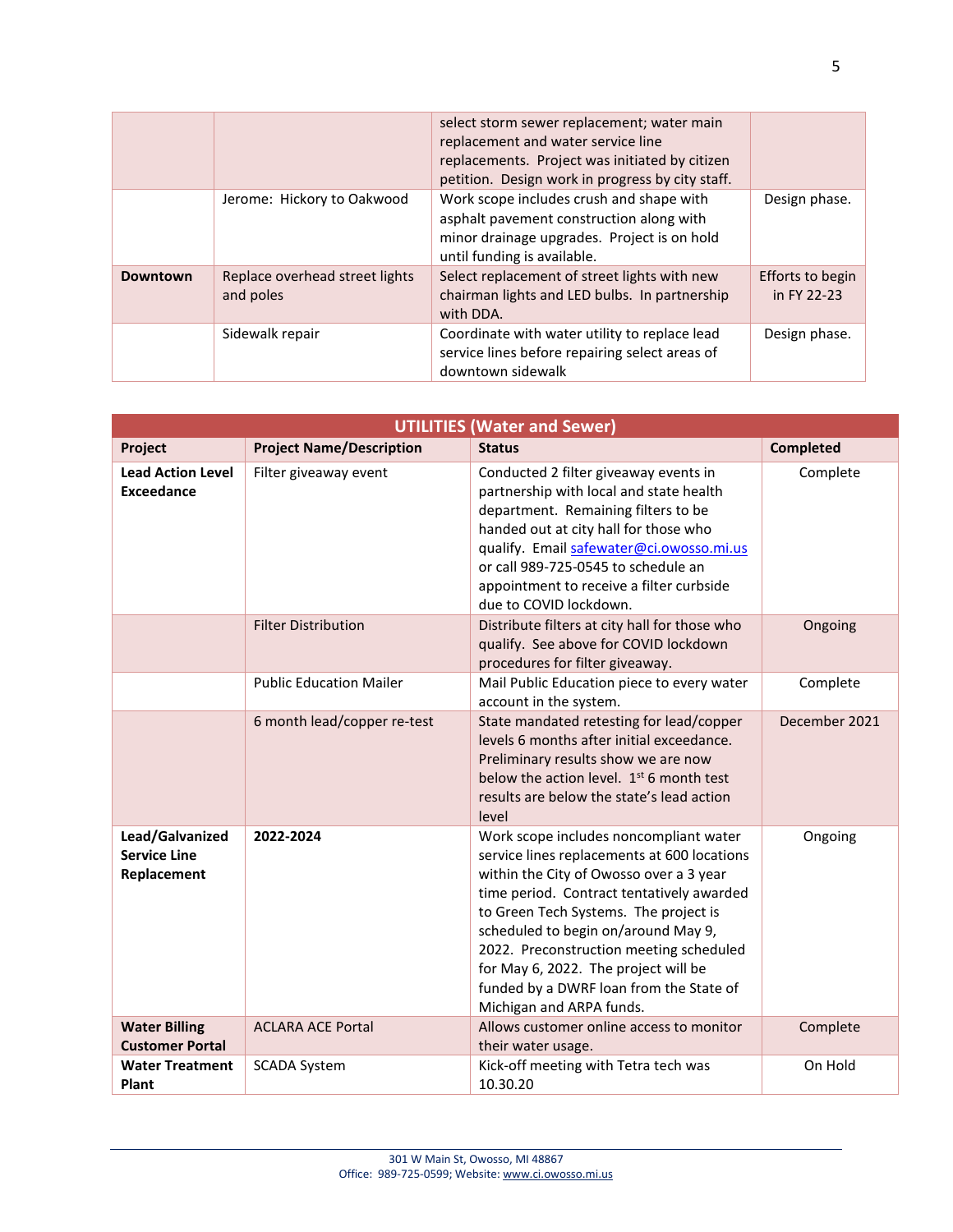|                                  | Backwash Pump and 16 inch hi<br>service | Replace backwash pump, install redundant<br>pump, and replace 16 inch water main in<br>basement                                                                                                                                                                                                                                                                                                                                                                                                                                                                                      | Complete                                                        |
|----------------------------------|-----------------------------------------|--------------------------------------------------------------------------------------------------------------------------------------------------------------------------------------------------------------------------------------------------------------------------------------------------------------------------------------------------------------------------------------------------------------------------------------------------------------------------------------------------------------------------------------------------------------------------------------|-----------------------------------------------------------------|
| Wastewater<br>Plant              | <b>Headworks Project</b>                | Screw pumps installed. Bypass pumping<br>has stopped. Grit chamber operational.<br>Screeners relocated.                                                                                                                                                                                                                                                                                                                                                                                                                                                                              | Completed.                                                      |
|                                  | Screw pump building roof<br>replacement | Replace roof on screw pump building.                                                                                                                                                                                                                                                                                                                                                                                                                                                                                                                                                 | Postponed due to<br>cost                                        |
|                                  | Influent sampler replacement            | Replace 25 year old influent sampler                                                                                                                                                                                                                                                                                                                                                                                                                                                                                                                                                 | Postponed                                                       |
|                                  | Bisulfide tank replacement              | Replace bisulfide tank                                                                                                                                                                                                                                                                                                                                                                                                                                                                                                                                                               | Completed                                                       |
|                                  | Confined space entry equipment          | Purchased new confined space entry<br>equipment. Worker safety.                                                                                                                                                                                                                                                                                                                                                                                                                                                                                                                      | Postponed                                                       |
|                                  | Sludge Truck dump box                   | Replace corroded dump truck box                                                                                                                                                                                                                                                                                                                                                                                                                                                                                                                                                      | Complete                                                        |
|                                  | VFD controller rehab (5)                | Rebuild/replace old variable frequency<br>drive controllers                                                                                                                                                                                                                                                                                                                                                                                                                                                                                                                          | Completed                                                       |
|                                  | Pipe hanger replacement                 | Replace corroded plant sewer pipe<br>hangers. As needed. Labor in house. Pay<br>as you go.                                                                                                                                                                                                                                                                                                                                                                                                                                                                                           | Ongoing                                                         |
|                                  | Solids Handling Project                 | Replace centrifuge, sludge tanks, main<br>building roof, and remove unused<br>equipment.                                                                                                                                                                                                                                                                                                                                                                                                                                                                                             | Dec 2022                                                        |
| <b>Water Main</b><br>Replacement | Clyde St: Walnut to Shiawassee          | Replace 4 inch cast iron (1970s) with 6 inch<br>PVC. Restore street surface and replace<br>service lines where needed.                                                                                                                                                                                                                                                                                                                                                                                                                                                               | Design phase. On<br>Hold pending<br>funding availability        |
|                                  | Huron St: Huggins to E end              | Replace 1.5 inch galvanized with 6 inch<br>PVC. Restore street surface and replace<br>service lines where needed.                                                                                                                                                                                                                                                                                                                                                                                                                                                                    | Design phase. On<br>Hold pending<br>funding availability        |
|                                  | Lynn St: Howell to W end                | Replace 4 inch cast iron (1960s) with 6 inch<br>PVC. Restore street surface and replace<br>service lines where needed.                                                                                                                                                                                                                                                                                                                                                                                                                                                               | Design phase. On<br>Hold pending<br>funding<br>availability.    |
|                                  | Milwaukee St: S Lyon to S Cedar         | Replace 2 inch galvanized (1960s) with 6<br>inch PVC. Restore street surface and<br>replace service lines where needed                                                                                                                                                                                                                                                                                                                                                                                                                                                               | Design phase. On<br>Hold pending<br>funding<br>availability.    |
|                                  | Center St: W North to W King            | Work scope includes water main<br>replacement and water service line<br>replacement along Center Street from W<br>King to W North. Contract tentatively<br>awarded to Glaeser Dawes. The project is<br>scheduled to begin on/after May 16, 2022.<br>Preconstruction meeting scheduled for<br>May 9, 2022. The project will be funded by<br>a DWRF loan from the State of Michigan.<br>Street: Work scope includes crush and<br>shape with asphalt pavement construction<br>(south end) and asphalt pavement<br>rehabilitation and select curb and gutter<br>replacement (north end). | On DWRF project<br>list for ELGE LCR<br>Booker loan<br>funding. |

**PARKS/ CEMETERY/ FORESTRY/ NONMOTORIZED**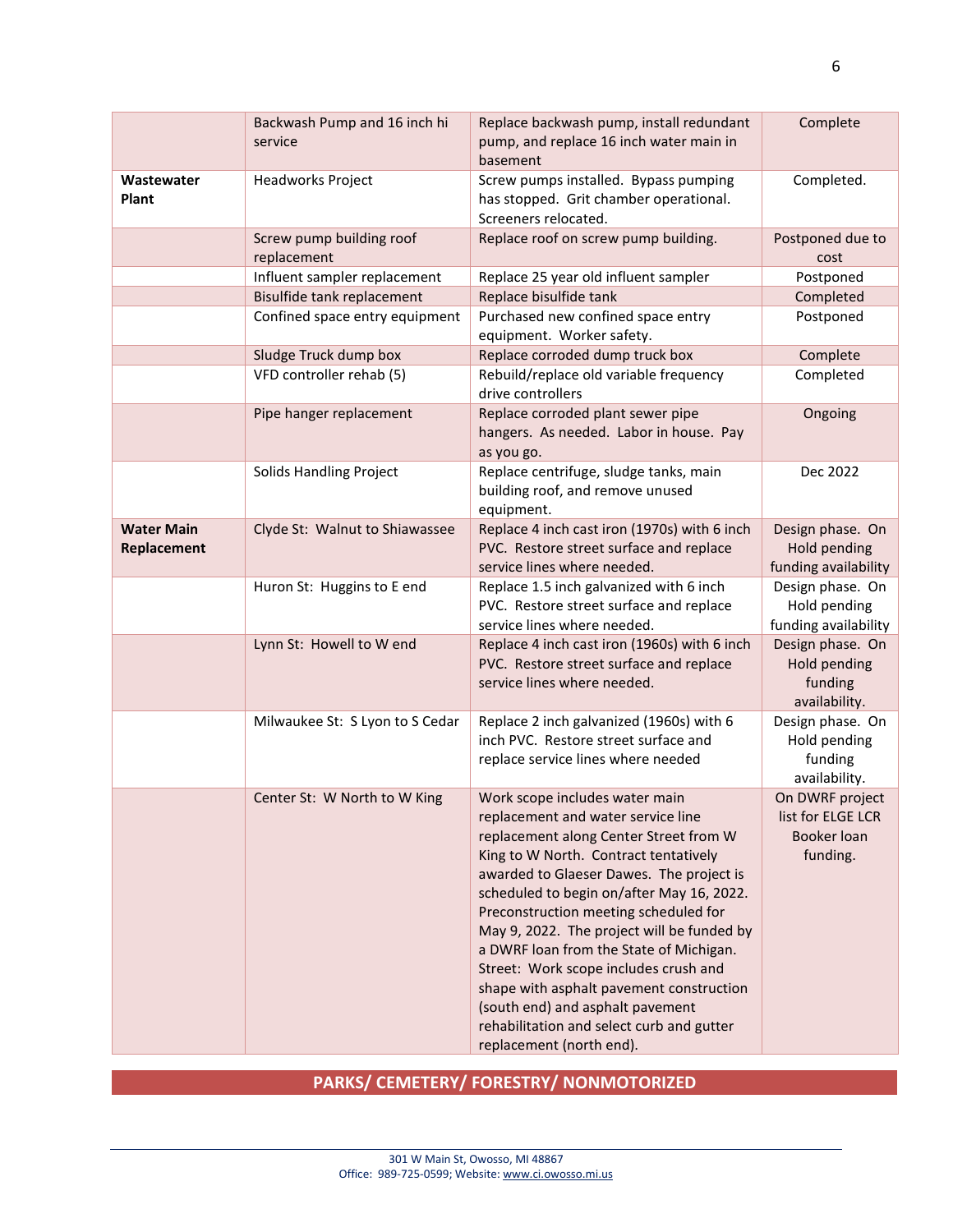| Project | <b>Project Name/Description</b>                                | <b>Status</b>                                                                                                                                                                                                                                                                                                                                                                                                                                                                                                                              | <b>Completed</b> |
|---------|----------------------------------------------------------------|--------------------------------------------------------------------------------------------------------------------------------------------------------------------------------------------------------------------------------------------------------------------------------------------------------------------------------------------------------------------------------------------------------------------------------------------------------------------------------------------------------------------------------------------|------------------|
|         | CIS Trail Extension - Extend trail<br>from Priest Rd. to City. | Huron & Eastern Railroad told the city they will<br>not agree to allow the trail to run along RR right of<br>way for liability reasons. Alternate route being<br>pursued. This route does not involve RR at all.<br>Would require easements through township and<br>private property. UPDATE: State funding may be<br>available to complete. Unclear as to what route<br>will be used. City engineers provided estimates<br>for state officials to seek funding.                                                                           | <b>TBD</b>       |
|         | Canoe/Kayak Launch installation                                | Work scope includes constructing a kayak launch,<br>landing area, storage area, and stairway. The<br>project location is along the east bank of the<br>Shiawassee River, about 60' north of the Heritage<br>Footbridge. The volunteer group will begin their<br>work on the kayak launch early July, 2022 with<br>DPW crews performing their work on the landing<br>area and storage area late July, 2022. A<br>contractor will build the stairway August-<br>September 2022. Stairway contract has been<br>awarded to Great Lakes Fusion. | <b>Fall 2022</b> |
|         | Oakwood Bridge Surface Repair                                  | DPW to replace entire surface. Material costs<br>estimated to be \$35,000                                                                                                                                                                                                                                                                                                                                                                                                                                                                  | <b>Fall 2022</b> |

| <b>MOTOR VEHICLE POOL</b> |                         |                                                                                                                                                                |           |  |
|---------------------------|-------------------------|----------------------------------------------------------------------------------------------------------------------------------------------------------------|-----------|--|
| <b>DPW</b>                | HydroVac Truck          | Used for less-invasive excavation and lead service<br>line identification.                                                                                     | Purchased |  |
|                           | Valve Turning Machine   | Used for valve exercising and proper operation of<br>valves for water system maintenance                                                                       | Purchased |  |
|                           | Lawn tractor            | John Deere tractor for mowing and misc projects                                                                                                                | Purchased |  |
| <b>Public Safety</b>      | FY 20-21 Police Cruiser |                                                                                                                                                                | June 2022 |  |
|                           | FY 21-22 Police Cruiser |                                                                                                                                                                | June 2022 |  |
|                           | Detective Vehicle       | Replace Impala and Fusion with SUV                                                                                                                             | June 2022 |  |
|                           | Ambulance replacement   | Order placed. Will take 18 months. Saving<br>\$100,000 this year and purchasing FY 2022-23.<br>Chasing down potential new grant opportunities<br>through USDA. | June 2023 |  |

| <b>BUILDING AND GROUNDS</b> |                                                      |                                                                                                                                                                                                                                                                                                                         |                                                |  |
|-----------------------------|------------------------------------------------------|-------------------------------------------------------------------------------------------------------------------------------------------------------------------------------------------------------------------------------------------------------------------------------------------------------------------------|------------------------------------------------|--|
| Library                     | <b>HVAC</b> rehab                                    | Replace aging air conditioning systems. 3rd party<br>estimate received.                                                                                                                                                                                                                                                 | Complete.<br>Punch list<br>items<br>remaining. |  |
|                             | <b>Boiler Steam Distribution Line</b><br>Replacement | The boiler for the library is in good shape.<br>However, the distribution lines are leaky and<br>need replacement. This would replace the entire<br>distribution system. Multiple patches have been<br>installed and the leaks are just appearing in new<br>areas. Unlikely to be completed with MCACA<br>grant denial. | <b>TBD</b>                                     |  |